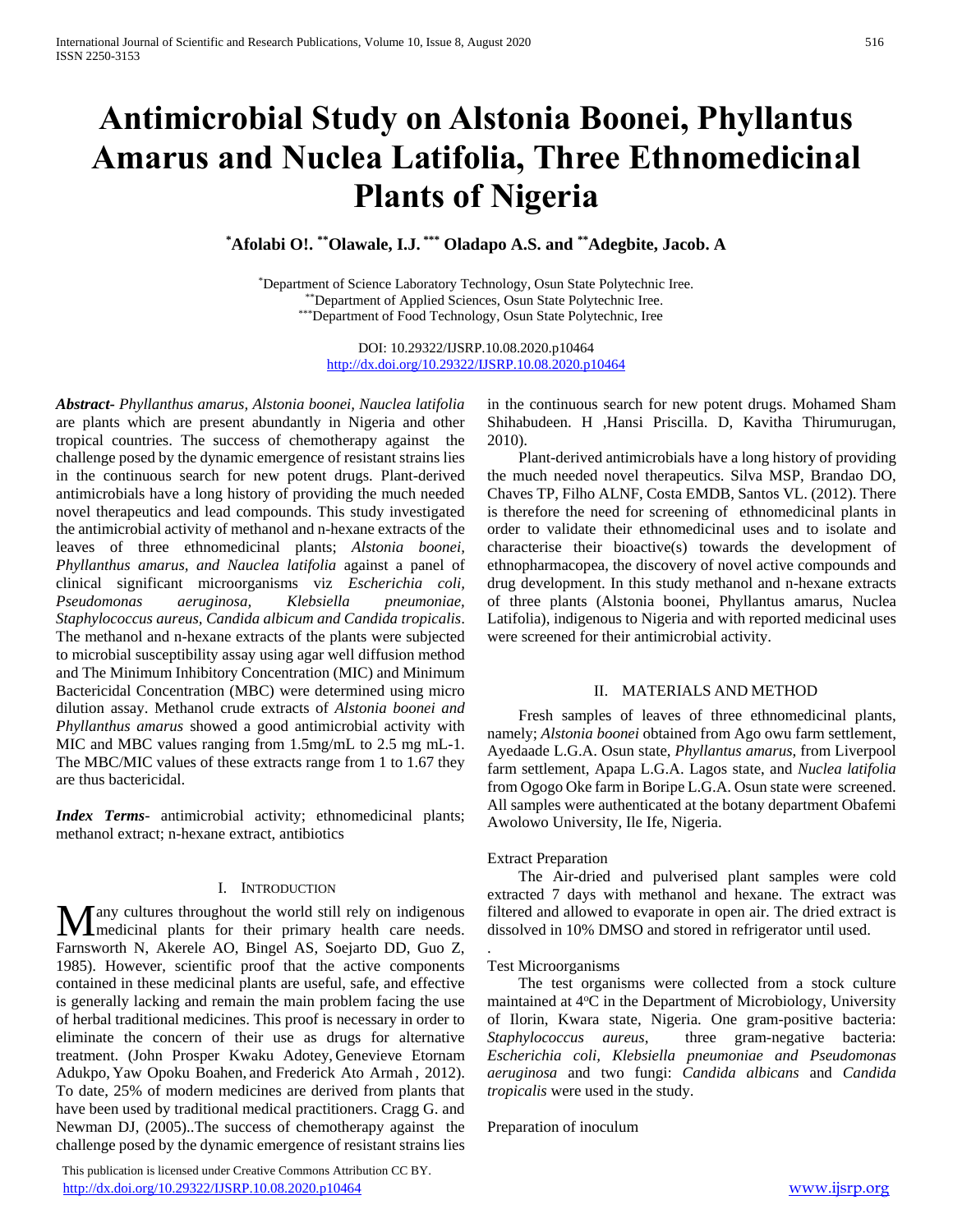The strains were maintained on nutrient broth. Active cultures for experiments were prepared by transferring a loopful of each organism into 50ml of the broth in 100ml conical flasks. The Mueller-Hinton broth (MHB) for bacteria and Sabouraud dextrose broth (SDB) for fungi were incubated without agitation for 24 h at 37°C and 48h at 25°C respectively.

# Antimicrobial Assay

Agar well diffusion method:

**Methanol extracts**

 200µl of bacteria and fungi were aseptically introduced and spread using cotton swab, on the surface gelled sterile Muller Hinton agar (MHA) plates and Sabouraud dextrose agar (SDA) plates respectively. A well of 6.0mm diameter with sterile cork borer was aseptically punched on each agar plate and 50 µl of each plant methanol and n-hexane extracts were introduced into the well.

 In vitro antimicrobial activity was screened by using Mueller Hinton Agar (MHA). Negative control was prepared using 50ml of the respective solvent and positive control was made by placing several antibiotics disc on agar plates nd then incubated at  $37^{\circ}$ C for 24h for the bacteria and 48h for the fungi. At the end of incubation, inhibition zones formed around the disc were measured with transparent ruler in millimeter.

 Minimum Bactericidal Concentrations (MBC) were determined using 150mg/ml and 250mg/ml of the extracts and standardized bacterial and fungi cultures (1 x 10<sup>6</sup> cfu/ml)

# III. RESULTS

# **Table 1: Zones of inhibition (mm) of the plants extracts on selected clinical microorganisms.**

| <b>Methanol extracts</b> |                 |        |                          |              |            |                          |
|--------------------------|-----------------|--------|--------------------------|--------------|------------|--------------------------|
| Clinical isolates        | <i>S.aureus</i> | E.coli | P.aeruginosa             | K.pneumoniae | C.albicans | C, tropicalis            |
| A.boonei                 |                 | 19     | 18                       | 14           | 14         | 15                       |
| P.amarus                 | 16              | 16     | -                        | 18           |            |                          |
| N.latifolia              | -               | 14     | $\overline{\phantom{a}}$ |              |            | $\overline{\phantom{0}}$ |
| n-hexane extracts        |                 |        |                          |              |            |                          |
| A.boonei                 | 20              | 14     | $\overline{\phantom{a}}$ | 16           | 17         | $\overline{\phantom{0}}$ |
| P.amarus                 | 12              | 15     | 14                       | -            |            | $\overline{\phantom{0}}$ |
| N.latifolia              |                 |        |                          |              |            |                          |
|                          |                 |        |                          |              |            |                          |

#### **Key:**

-: No zone of inhibition

# **Table 2: Antimicrobial activity of varying concentrations (mg/ml) of the plants extracts on selected clinical microorganisms.**

| <b>Methanol extracts</b> |                 |                          |              |                          |            |              |
|--------------------------|-----------------|--------------------------|--------------|--------------------------|------------|--------------|
| Clinical isolates        | <i>S.aureus</i> | E.coli                   | P.aeruginosa | K.pneumoniae             | C.albicans | C,tropicalis |
| A.boonei                 |                 |                          |              |                          |            |              |
| 150                      | <b>NA</b>       | $\overline{\phantom{a}}$ |              | $\overline{\phantom{a}}$ |            |              |
| 250                      | NA              |                          | -            | -                        |            |              |
| P.amarus                 | 12              | $\overline{\phantom{a}}$ | NA.          | $\overline{\phantom{a}}$ | NA.        | NA           |
| 150                      | L,              | $\overline{\phantom{0}}$ | NA           | -                        | <b>NA</b>  | NA           |
| 250                      |                 |                          |              |                          |            |              |
| N.latifolia              |                 |                          |              |                          |            |              |
| 150                      | <b>NA</b>       | $\overline{\phantom{0}}$ | NA           | NA                       | <b>NA</b>  | NA           |
| 250                      | NA              | $^{+}$                   | NA           | NA                       | <b>NA</b>  | NA           |
| n-hexane extracts        |                 |                          |              |                          |            |              |
| A.boonei                 |                 |                          |              |                          |            |              |
| 150                      |                 | 14                       | NA           |                          |            | NA           |
| 250                      |                 |                          | NA           |                          |            | NA           |
| P.amarus                 |                 |                          |              |                          |            |              |
| 150                      | $+$             | $^{+}$                   | $^{+}$       | NA                       | NA.        | NA           |
| 250                      | ۳               | $+$                      | $+$          | NA                       | <b>NA</b>  | NA           |
| N.latifolia              |                 |                          |              |                          |            |              |
| 150                      | NA              | NA                       | NA           | NA                       | NA         | NA           |
| 250                      | <b>NA</b>       | NA                       | NA           | NA                       | <b>NA</b>  | <b>NA</b>    |

#### **Key:**

-: Clear (No Microbial growth)

+: Turbid (Microbial growth)

 This publication is licensed under Creative Commons Attribution CC BY. <http://dx.doi.org/10.29322/IJSRP.10.08.2020.p10464> [www.ijsrp.org](http://ijsrp.org/)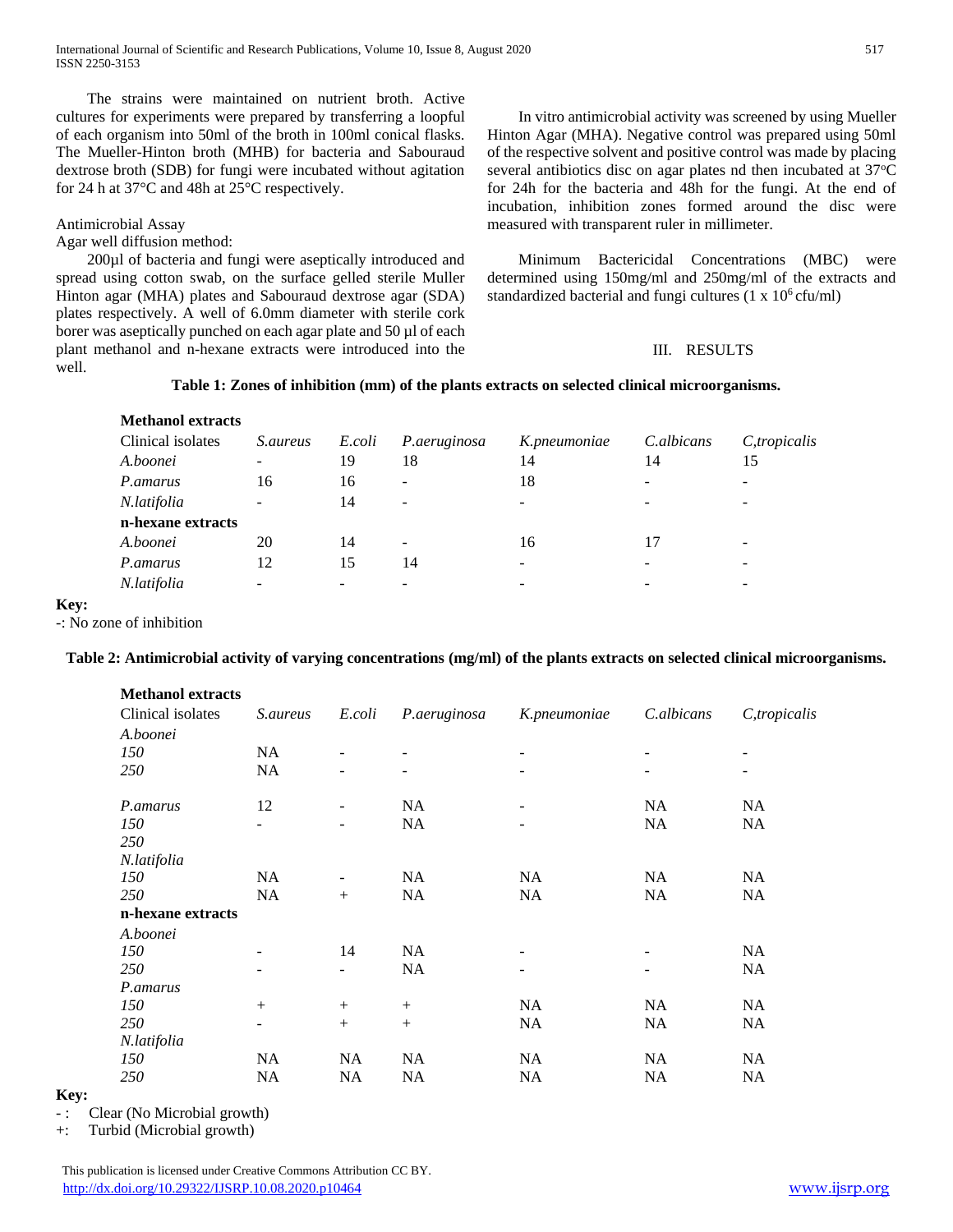# NA: Not applicable

| <b>Methanol extracts</b> |                          |                          |                          |              |                          |                          |
|--------------------------|--------------------------|--------------------------|--------------------------|--------------|--------------------------|--------------------------|
| Clinical isolates        | <i>S.aureus</i>          | E.coli                   | P.aeruginosa             | K.pneumoniae | C.albicans               | C,tropicalis             |
| A.boonei                 |                          |                          |                          |              |                          |                          |
| MIC                      | <b>NA</b>                | 1.5                      | 1.5                      | 1.5          | 1.5                      | 1.5                      |
| MBC                      | $\rm NA$                 | 1.5                      | 1.5                      | 1.5          | 2.5                      | 1.5                      |
| <b>MBC/MIC</b>           |                          | $\mathbf{1}$             | 1                        | $\mathbf{1}$ | 1.67                     | $\mathbf{1}$             |
| P.amarus                 |                          |                          |                          |              |                          |                          |
| MIC                      | 2.5                      | 1.5                      | NA                       | 1.5          | NA                       | NA                       |
| MBC                      | $2.5\,$                  | 2.5                      | NA                       | 1.5          | NA                       | NA                       |
| <b>MBC/MIC</b>           | 1                        | 1.67                     | $\overline{\phantom{0}}$ | 1            | $\overline{\phantom{a}}$ | $\overline{\phantom{0}}$ |
| N.latifolia              |                          |                          |                          |              |                          |                          |
| MIC                      | NA                       | 2.5                      | NA                       | NA           | NA                       | NA                       |
| MBC                      | NA                       | $\blacksquare$           | <b>NA</b>                | NA           | NA                       | NA                       |
| <b>MBC/MIC</b>           |                          |                          |                          |              | $\overline{\phantom{a}}$ | $\overline{\phantom{0}}$ |
| n-hexane extracts        |                          |                          |                          |              |                          |                          |
| A.boonei                 |                          |                          |                          |              |                          |                          |
| <b>MIC</b>               | 1.5                      | 2.5                      | NA                       | 1.5          | 1.5                      | NA                       |
| MBC                      | 1.5                      | 2.5                      | NA                       | 1.5          | 1.5                      | NA                       |
| <b>MBC/MIC</b>           | 1                        | $\mathbf{1}$             |                          | 1            | 1                        | $\overline{\phantom{0}}$ |
|                          |                          |                          |                          |              |                          |                          |
|                          |                          |                          |                          |              |                          |                          |
| P.amarus<br>MIC          | $+$<br>$+$               | $^{+}$                   | $+$<br>$+$               | NA<br>NA     | NA<br><b>NA</b>          | NA<br>NA                 |
| MBC                      |                          | $^{+}$                   |                          |              |                          |                          |
| MBC/MIC                  |                          |                          |                          |              | $\overline{\phantom{a}}$ | $\overline{\phantom{0}}$ |
|                          |                          |                          |                          |              |                          |                          |
| N.latifolia<br>MIC       | NA                       | NA                       | NA                       | NA           | NA                       | NA                       |
| MBC                      | NA                       | NA                       | NA                       | $\rm NA$     | NA                       | NA                       |
| <b>MBC/MIC</b>           | $\overline{\phantom{0}}$ | $\overline{\phantom{a}}$ | $\overline{\phantom{a}}$ | ۰            | $\overline{\phantom{a}}$ | $\overline{\phantom{0}}$ |
|                          |                          |                          |                          |              |                          |                          |

# **Table 3: Minimum Inhibitory Concentration and Minimum Bactericidal Concentration (mg/mL) of the plants extracts on selected clinical microorganisms.**

**Key:**

-: Clear (No Microbial growth)

+:: Turbid (Microbial growth)

NA: Not Applicable

# **Table 4 Susceptibility test (zone of inhibition [mm] ) using standard antibiotics discs against selected clinical microorganisms.**

| Clinical isolates | <i>S.aureus</i> | E.coli    | P.aeruginosa | K.pneumoniae | C.albicans | C, tropicalis |
|-------------------|-----------------|-----------|--------------|--------------|------------|---------------|
| AUG               |                 |           |              | -            |            |               |
| <b>GEN</b>        | 16.5            | -         |              | 13           |            |               |
| <b>OFL</b>        | 20              |           |              |              | 12         |               |
| <b>ERY</b>        |                 | <b>NA</b> | <b>NA</b>    | <b>NA</b>    | <b>NA</b>  | <b>NA</b>     |
| <b>CRX</b>        |                 |           |              |              | 14         | 12            |
| CAZ               | 9               |           |              |              |            |               |
| NIT               |                 | 12        |              | 10.5         | 19         | 10            |
| <b>CTR</b>        |                 | <b>NA</b> | <b>NA</b>    | <b>NA</b>    | <b>NA</b>  | <b>NA</b>     |
| <b>CXC</b>        |                 | <b>NA</b> | <b>NA</b>    | <b>NA</b>    | <b>NA</b>  | <b>NA</b>     |
| AMP               | 12              |           |              |              |            |               |
| <b>CPR</b>        |                 |           |              |              |            |               |

*Key:*

- : Resistance,

NA: Not Applicable,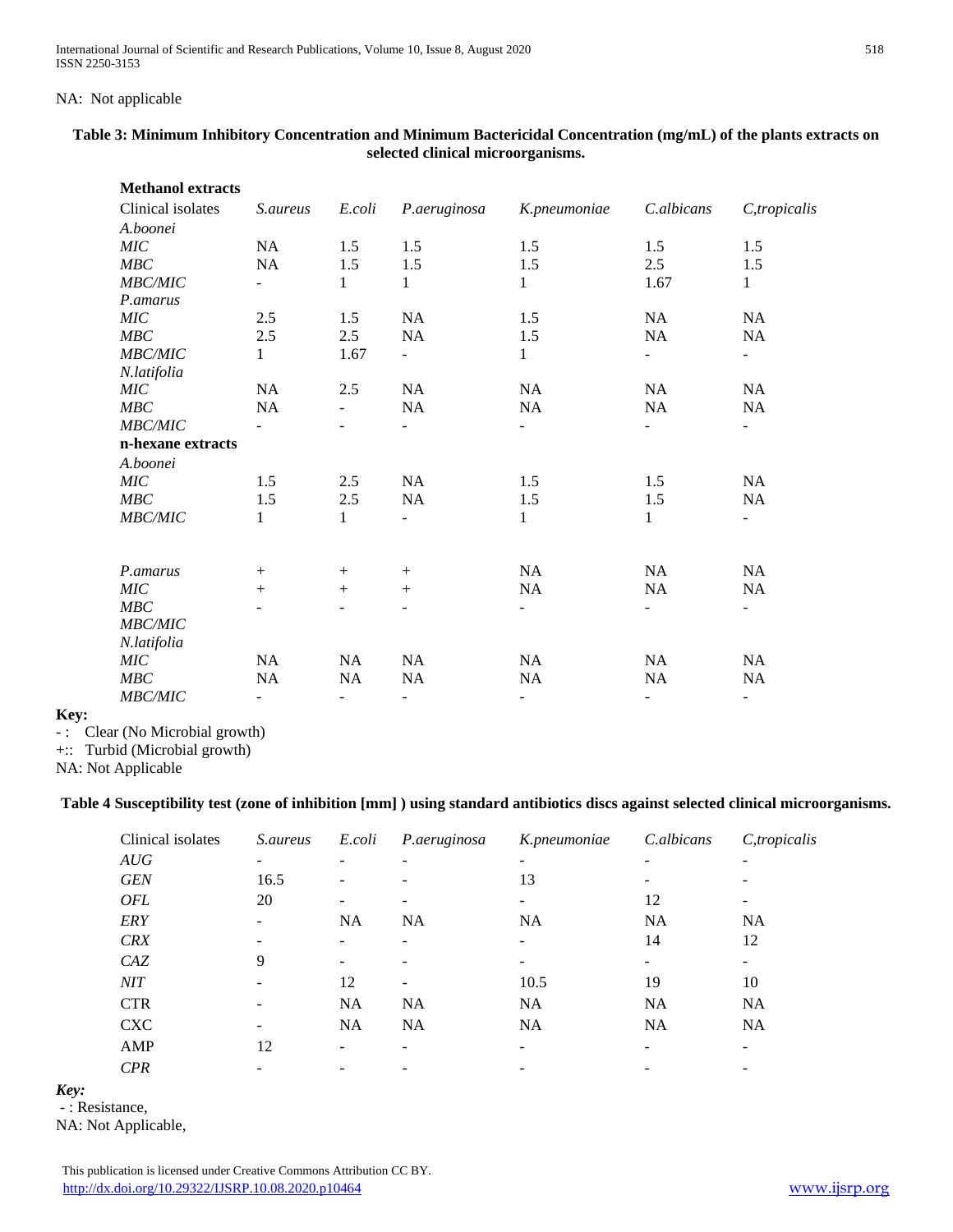AUG: Amoxycillin,/Clavulatrate, GEN: Gentamycin, OFL: Ofloxacin; ERY: Erythromycin, CRX: Cefuroxime, CAZ: Ceftazidime, NIT: Nitrofuratoin, CTR: Ceftraxone, CXC: Cloxicillin, AMP: Ampicilin. CPR: Ciprofloxacin,

#### IV. DISCUSSION

 Table 1 show the zone of inhibition of the methanol and nhexane extracts of A. boonei, P. Amarus and N.latifolia on selected clinical microorganisms. Methanol and n-hexane are common solvents used for solvent extraction of plants because they liberate greater amounts of bioactive compounds ( Sasidharan *et. al., 2011, Yadau and Agarivala, 2011).*

 Zone of inhibition of methanol extracts of *A. boonei* at 19mm on E. Coli was highest, followed by *P.Aeriginosa at 18mm and this has a correlation with P. amarus K. pneumoniae at 18mm. N.latifolia was not sensitive on most of the clinical microorganisms except on E.coli at 14mm. n-hexane extracts of A.boonei show sensitivity to most of the clinical microorganisms except for P.aerginosa and C.tropicalis with S.aureus at 20mm, E.coli at 14mm, K.pneumoniae at 16mm, C.albicans at 17mm. same for the extract of P.amarus with S.aureus at 12mm, E.coli at 15mm, P.aerginosa at 14mm. all the selected microorganisms show resistance to n-hexane extract of N. latifolia. All the extract showed no inhibition of C. tropicalis.*

 *Table 2 show the antimicrobial activity of varying concentrations of the plant extracts on the selected clinical microorganism. All the extracts do not show sensitivity at the concentrations used (150mg/ml and 250mg/ml) except for the 150mg/ml methanol extract of P.amarus at 12mm and 150mg/ml n-hexane extract of A.boonei at 12mm. There were no microbial growth and where there were, they were turbid.*

 *Table 3 show the minimum inhibitory concentaration (MIC) and minimum bactericidal concentration of the methanol and nhexane extracts on the selected clininical microorganisms. The MIC and MBC on methanol extracts of both A.boonei and P.amarus have identical concentrations. For example E.Coli, P.aeriginosa, K.pneumonia and C.tropicalis have the same MIC and MBC values, except in C.albicans where it show 1.5 mg/mL and 2.5 mg/mL respectively on the extract of A.boonei. MIC and MBC of n-hexane extracts are same for A.boonei and P.amarus on the microorganisms used. N. latifolia show no sensitivity on the microorganisms. This consistent with the results from Table 1 and Table 2.*

 *Table 4 show susceptibility test using standard antibiotics discs against the selected clinical microorganisms. Susceptibility was noticed on the antibiotics* GEN: Gentamycin, OFL: Ofloxacin, CAZ: Ceftazidime, and AMP: Ampicilin for *S.aureus*, NIT: Nitrofuratoin, for *E.coli*. GEN: Gentamycin and NIT: Nitrofuratoin for *K. pneumoniae*, OFL: Ofloxacin, CRX: Cefuroxime and NIT: Nitrofuratoin for *C.albicans* and CRX: Cefuroxime and NIT: Nitrofuratoin for *C. topicalis* From the above results GEN: Gentamycin, OFL: Ofloxacin, CRX: Cefuroxime and NIT: Nitrofuratoin are the most potent antibiotics while AMP: Ampicilin and CAZ: Ceftazidime are slightly sensitive. GEN, OFL and NIT are broad spectrum antibiotics having effect on both gram positive and gram negative bacteria, and compatible activity with A. boonei and P.amarus as shown in

 This publication is licensed under Creative Commons Attribution CC BY. <http://dx.doi.org/10.29322/IJSRP.10.08.2020.p10464> [www.ijsrp.org](http://ijsrp.org/)

Table 1 with whose zones of inhibition met the standard antibiotics used, especially GEN and OFL antibiotics.

#### V. CONCLUSION

 A good antimicrobial activity of methanol and n-hexane leaf extracts of A. boonei and P.amarus was observed when compared to standard antimicrobial agents. This study therefore supports the use of A. boonei and P.amarus as medicinal plant by traditional healers. Further work is needful to fractionate, isolate and characterize their specific bioactive constiyuent(s) responsible for the antimicrobial activity and reported medicinal properties towards development of our ethnopharmacopea and drug development.

#### **REFERENCES**

- [1] Abe F, Chen RF, Yamauchi T, Marubayashi N, Ueda I. (1989). Studies on the constituents of Alstonia scholaris. Part I. Alschomine and isoalschomine, new alkaloids from the leaves of Alstonia scholaris. Chemical & Pharmaceutical Bulletin. 37(4):887–890.
- [2] Abel C, Busia K. (2005). An exploratory ethnobotanical study of the practice of herbal medicine by the Akan peoples of Ghana. Alternative Medicine Review. 10(2):112–122.
- [3] Adegoke AA, Iberi PA, Akinpelu DA and Aiyegoro P. (2010). Studies on phytochemical screening and antimicrobial potentials of Phyllanthus amarus against multiple antibiotic resistant bacteria. International Journal of Applied Research in Natural Products 3: 6.
- [4] Ademola, I.O., Fagbemi, B.O., Idowu, S.O. (2006). Anthelmintic efficacy of Nauclea latifolia extract against gastrointestinal nematodes of sheep: in vitro and in vivo studies. Afr. J. Tradit. Complement. Altern. Med 4, 148–156.
- [5] Abbah, J., Amos, S., Chindo, B., Ngazal, I., Vongtau, H.O., Adzu, B., Farida, T., Odutola, A.A., Wambebe, C., Gamaniel, K.S., (2010). Pharmacological evidence favouring the use of Nauclea latifolia in malaria ethnopharmacy: effects against nociception, inflammation, and pyrexia in rats and mice. J. Ethnopharmacol. 127, 85–86
- [6] Abd El-Ghani, M.M., (2016). Traditional medicinal plants of Nigeria: an overview. Agric.Biol. J. N. Am. 7, 220–247.
- [7] Abiodun, F., Igwe, A., Osahon, O., (2007). Anti-microbial evaluation of a herbal dental remedy: stem bark of Nauclea latifolia-family Rubiaceae. J. Appl. Sci. 7, 2696–2700.
- [8] Agomuoh, A.A., Ata, A., Udenigwe, C.C., Aluko, R.E., Irenus, I. (2013). Novel indole alkaloids from Nauclea latifolia and their renin-inhibitory activities. Chem. Biodivers.
- [9] 10, 401–410.
- [10] Alaribe, C.S., Adesegun, S., Idowu, A.O., Egere, O., Ihemedu, C., Coker, H.A.B., Smith, S., (2014). Healing, cytoprotective and anti-Helicobacter pylori activities of stem bark
- [11] extracts and butanol fraction of Nauclea latifolia. J. Nat. Prod. 7, 184–195.
- [12] Baur AW, Kirby WM, Sherris JC, Turck M.( 1966). Antibiotic susceptibility testing by a standard single disk method. Am J Clin Path; 45: 493-496.
- [13] Cragg G. and Newman DJ. (2005) Biodiversity: a continuing source of novel drug leads. Pure and Applied Chemistry; 77(1):7–24.
- [14] Croquelois G, Kunesch N, Debray M, Poisson J. (1972). Alstonia boonei alkaloids. Medicinal Plants and Phytotherapy. 6(2):122–127.
- [15] Edeoga, HO, Okwu DE, Mbaebie BO. (2005) Phytochemical constituents of some Nigerian medicinal plants. Afr J Biotech; 4: 685-688
- [16] Farnsworth N, Akerele AO, Bingel AS, Soejarto DD, Guo Z (1985). Medicinal plants in therapy. Bulletin of the World Health Organization; 63(6):965–981.